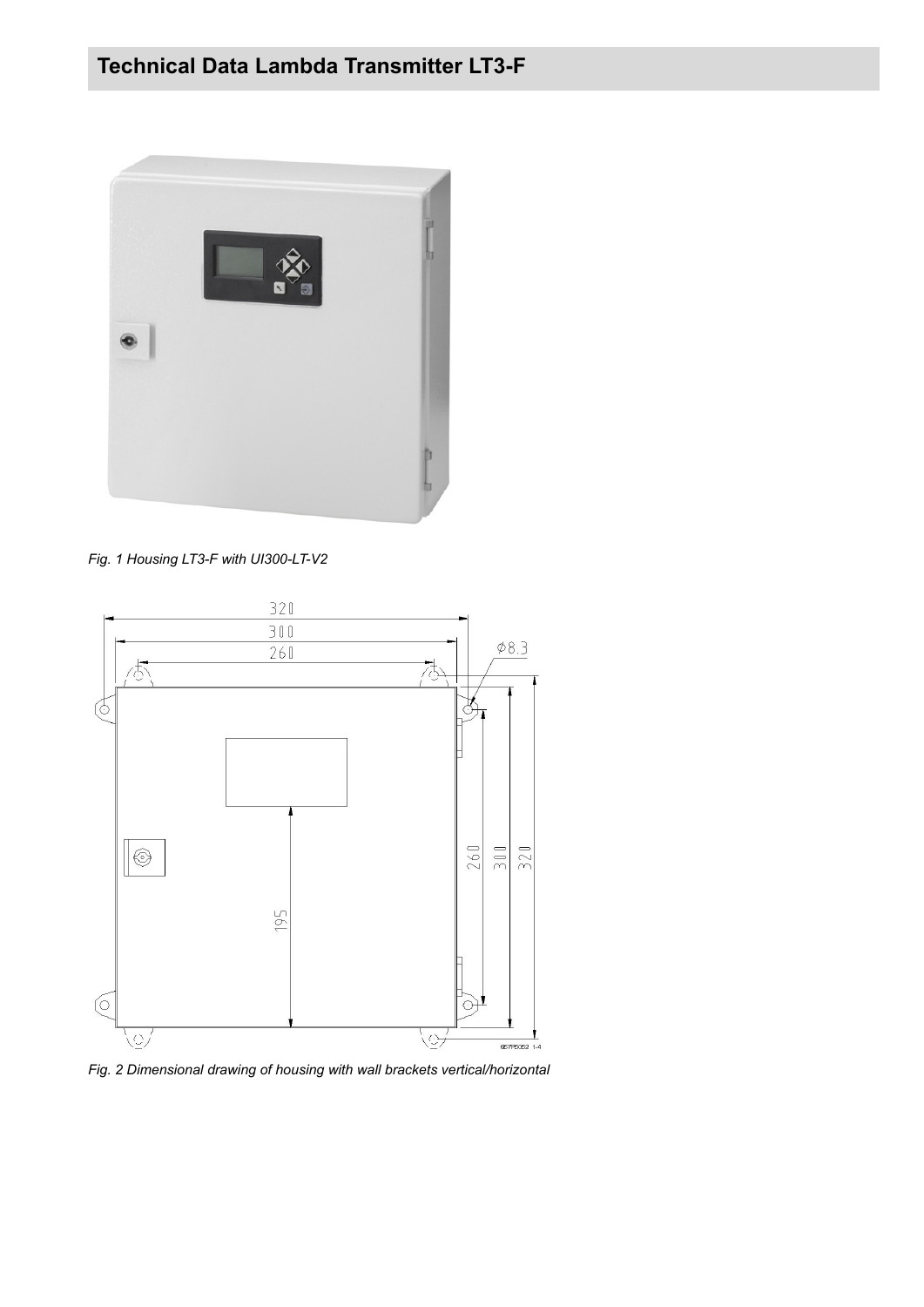

*Fig. 3 Additional cover IP65 for the User Interface*



*Fig. 4 Dimensions for IP65*



*Fig. 5 Dimensions of the panel cutout including mounting bore for the IP65 cover*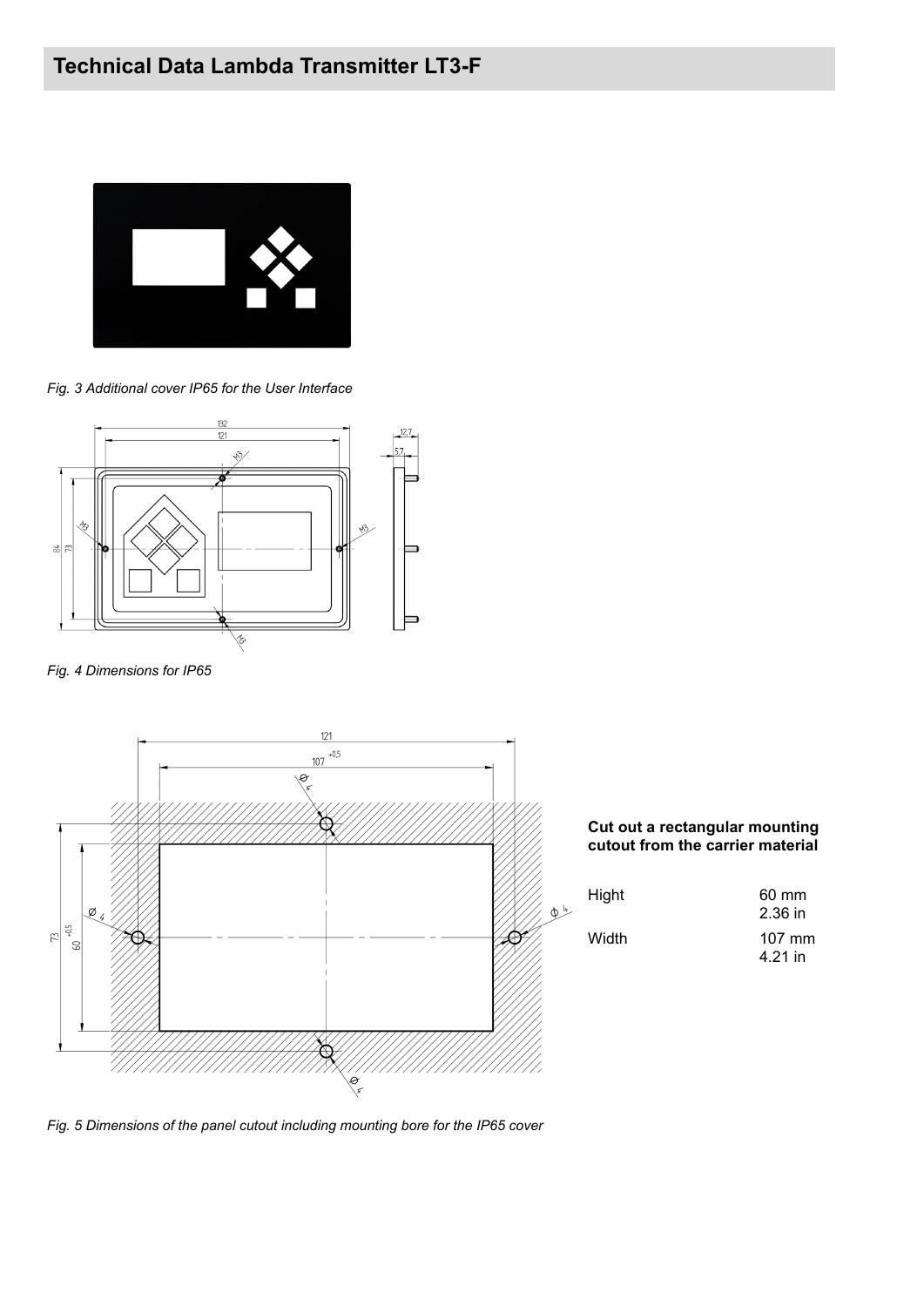## **LT3-F at wall mounting housing with User Interface UI300-LT-V2**

| Housing                           | Mounting house of sheet steel, powder-coated                                                                                     |
|-----------------------------------|----------------------------------------------------------------------------------------------------------------------------------|
| Protection class acc.to DIN 40050 | IP54 with display in the front door                                                                                              |
| Dimensions (H x W x D)            | 300 x 300 x 120 mm / 11.81" x 11.81" x 4.72" in                                                                                  |
| Useful life                       | 10 years                                                                                                                         |
| Colour                            | Light grey RAL 7035                                                                                                              |
| Weight                            | approx. 6 kg/13.23 lb                                                                                                            |
| Control elements                  | User Interface UI300-LT-V2 with LCD-Graphic Display 45 x 27 mm<br>(WxH) / 1.77"x1.06" in (W x H)<br>LSB-Remote-Software (Option) |

| <b>Technical Data IP65 Cover of the User Interface</b>              |                                                                                                                                                                                                             |  |  |  |
|---------------------------------------------------------------------|-------------------------------------------------------------------------------------------------------------------------------------------------------------------------------------------------------------|--|--|--|
| Dimensions(h x w x d)                                               | 84 x 132 x 5,7 mm   3.3 x 5.2 x 0.22 in                                                                                                                                                                     |  |  |  |
| Mounting                                                            | by studs M3 x 6 mm   M3 x 0.24 in                                                                                                                                                                           |  |  |  |
| Material                                                            | foiled aluminium cover with O-ring seal                                                                                                                                                                     |  |  |  |
| <b>Environmental conditions</b>                                     |                                                                                                                                                                                                             |  |  |  |
| Degree of protection<br><b>DIN EN 60529</b>                         | <b>IP65</b>                                                                                                                                                                                                 |  |  |  |
| Power supply                                                        | 120 VAC / -30 %  230 VAC / +10 %, 50  60 Hz<br>Use only in earthed networks!                                                                                                                                |  |  |  |
| Power consumption                                                   | Typically 30 W, max. 69 W                                                                                                                                                                                   |  |  |  |
| Resolution                                                          | 0.1 vol. % $O_2$<br>$O_2$ :<br>$COe$ 1 ppm in CO range 0  1,000 ppm                                                                                                                                         |  |  |  |
| Time for operational readiness                                      | In case of initial start-up of the KS1D Combination Probe, 60 minutes,<br>otherwise about 10 minutes after MAINS ON                                                                                         |  |  |  |
| Analogue outputs                                                    | Optional                                                                                                                                                                                                    |  |  |  |
| Analogue outputs via additional mod-<br>ule<br>Precision: 1%        | Analogue output 1 $(O2$ measured value)<br>- Setting range: $0 \dots 25 \% O_2$<br>- Factory setting: 0  10 vol. % $O_2 \rightarrow 4$ 20 mA/fault 0 mA                                                     |  |  |  |
| Load: 300 $\Omega$ /output                                          | Analogue output 2 (CO <sub>e</sub> measured value)<br>- Setting range: 0  30,000 ppm<br>- Factory setting: $0 \dots 1,000$ ppm $\rightarrow 4 \dots 20$ mA/fault 0 mA                                       |  |  |  |
| <b>Digital outputs</b>                                              | Optional                                                                                                                                                                                                    |  |  |  |
| Digital outputs via additional module                               | - 4 floating contacts no, function adjustable via user interface<br>- Switching voltage max. 250 V<br>- Switching current 6 A, max. 12 A/module                                                             |  |  |  |
| <b>Digital inputs</b>                                               | Optional                                                                                                                                                                                                    |  |  |  |
| Digital inputs via additional module                                | - 4 digital inputs 24 VDC, floating<br>- Functions can be set via LSB remote software                                                                                                                       |  |  |  |
| <b>Efficiency calculation</b>                                       | Optional                                                                                                                                                                                                    |  |  |  |
| Calculation of the combustion effi-<br>ciency via additional module | - 2 Pt100 inputs for connecting of the flue gas and inlet air<br>temperature 0 °C  400 °C/32 °F  752 °F<br>- 2 analogue outputs 0/4  20 mA for the output of the<br>flue gas air temperature and efficiency |  |  |  |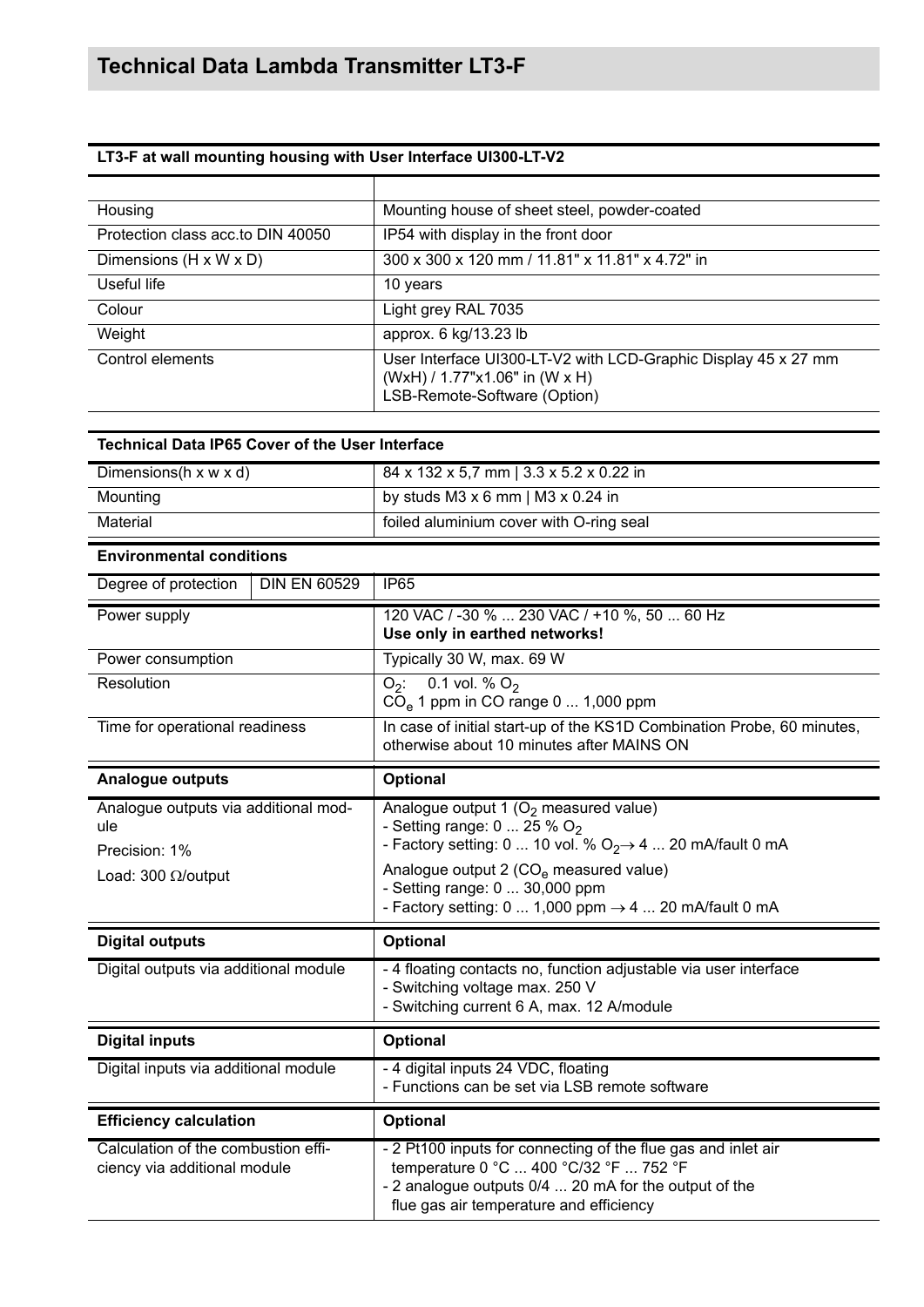| <b>Field bus connection</b>                 |                                     | <b>Optional</b>                                                                                                       |  |
|---------------------------------------------|-------------------------------------|-----------------------------------------------------------------------------------------------------------------------|--|
| via additional module                       | Field bus connection to PROFIBUS DP | - Reading of values, statuses, faults, and warnings<br>- Reset of faults and warnings<br>- Setting of digital outputs |  |
| <b>Interfaces</b>                           |                                     |                                                                                                                       |  |
| Interfaces                                  |                                     | LAMTEC SYSTEM BUS (LSB)                                                                                               |  |
| <b>Operating condition</b>                  |                                     |                                                                                                                       |  |
| <b>Operation</b>                            | Temperature range                   | $-20$ °C $$ +60 °C/-4 °F $$ 140 °F                                                                                    |  |
| <b>Transport</b><br>and stor-<br>age        | Temperature range                   | $-20$ °C $\ldots$ +70 °C/-4 °F $\ldots$ 158 °F                                                                        |  |
| <b>CE Decla-</b><br>ration of<br>Conformity | 2014/35/EU                          | Low Voltage Directive                                                                                                 |  |
|                                             | 2014/30/EU                          | <b>EMC Directive</b>                                                                                                  |  |
|                                             | 2009/142/EG                         | <b>Gas Appliance Directive</b>                                                                                        |  |
| $\mathbf{M}$ $\mathbf{L}$                   |                                     |                                                                                                                       |  |

*NOTICE*

The limits of the technical data must be strictly adhered to.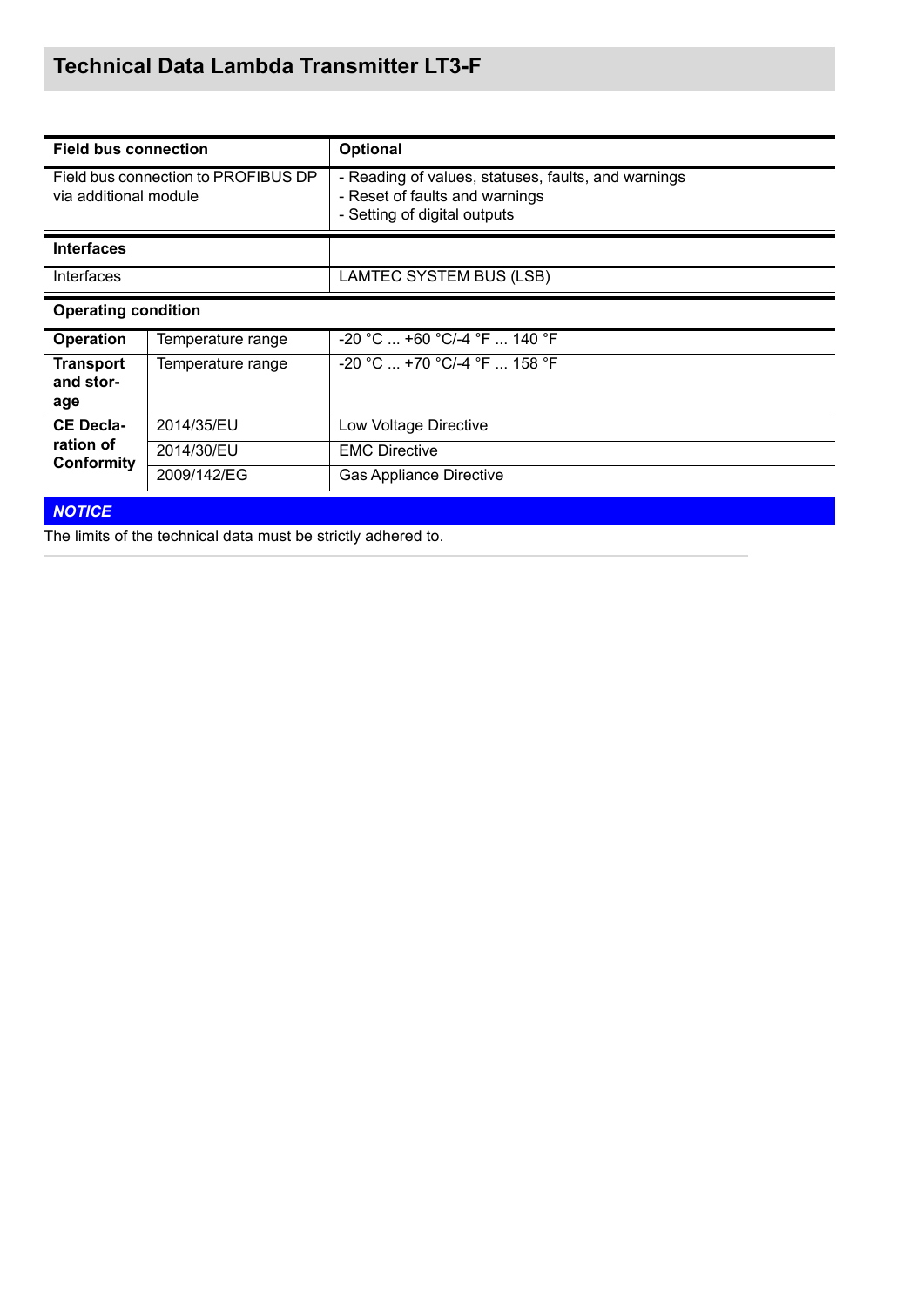## **Order Information**

## *NOTICE* Lambda-Transmitter LT3-F not usable as stand-alone-device.

SIL2-certification only in combination with LAMTEC-devices ETAMATIC, FMS, VMS, BT300, CMS and CO/O<sub>2</sub>-control !

**Lambda-Transmitter LT3-F in wall mounting housing, RAL7035, for the simultaneous measurement of the**  concentration of O<sub>2</sub> and oxidizing gas components (CO/H<sub>2</sub>), displayed as CO<sub>e</sub>

| <b>Description/Type</b>                                                                                                           | Order no.        |  |
|-----------------------------------------------------------------------------------------------------------------------------------|------------------|--|
| Lambda Transmitter LT3-F in wall mounting housing                                                                                 | 657R50           |  |
| A 10 - DISPLAY                                                                                                                    | <b>Selection</b> |  |
| WITH USER INTERFACE UI300-LT3-V2, IP54<br>Extended configuration only possible via programming unit or LSB-Remote Software for PC | 20               |  |
| A 20 - OUT-/INPUTS                                                                                                                | <b>Selection</b> |  |
| <b>WITHOUT OUT- / INPUTS</b>                                                                                                      | 00               |  |
| 4 ANALOGUE OUTPUTS 0/4  20 mA                                                                                                     | 05               |  |
| 4 ANALOGUE OUTPUTS 0/2  10 V                                                                                                      | 10               |  |
| 4 DIGITAL OUTPUTS, FOR OUTPUT OF LIMIT VALUES AND OPERATING STATES                                                                | 20               |  |
| <b>4 DIGITAL INPUTS</b>                                                                                                           | 25               |  |
| 4 DIGITAL- AND 4 ANALOGUE OUTPUTS 0/4  20 mA                                                                                      | 30               |  |
| 4 DIGITAL-AND 4 ANALOGUE OUTPUTS 0/2  10 V                                                                                        | 35               |  |
| 4 DIGITAL INPUTS AND 4 ANALOGUE OUTPUTS 0/4  20 mA                                                                                | 50               |  |
| 4 DIGITAL INPUTS AND 4 ANALOGUE OUTPUTS 0/2  10 V                                                                                 | 55               |  |
| 4 DIGITAL INPUTS, 4 DIGITAL-AND 4 ANALOGUE OUTPUTS 0/4  20 mA                                                                     | 60               |  |
| A 40 - HART-COMMUNICATION                                                                                                         | <b>Selection</b> |  |
| <b>WITHOUT</b>                                                                                                                    | 00               |  |
| A 50 - EFFICIENCY CALCULATION                                                                                                     | <b>Selection</b> |  |
| <b>WITHOUT</b>                                                                                                                    | 00               |  |
| EFFICIENCY-MODULE<br>WITH 2 PT100-INPUTS AMBIENT AIR AND FLUE GAS 0400°C<br>2 ANALOGUE OUTPUTS 0/4  20 mA                         | 01               |  |
| A 60 - FIELD BUS CONNECTION                                                                                                       | <b>Selection</b> |  |
| <b>WITHOUT</b>                                                                                                                    | 00               |  |
| <b>PROFIBUS DP</b>                                                                                                                | 01               |  |
| - Combination probe KS1D in standard housing, order no. 656R2000, and accessories.<br>Additional required:                        |                  |  |

or

- Combination probe KS1D-HT, order no. 656R2015, and accessories